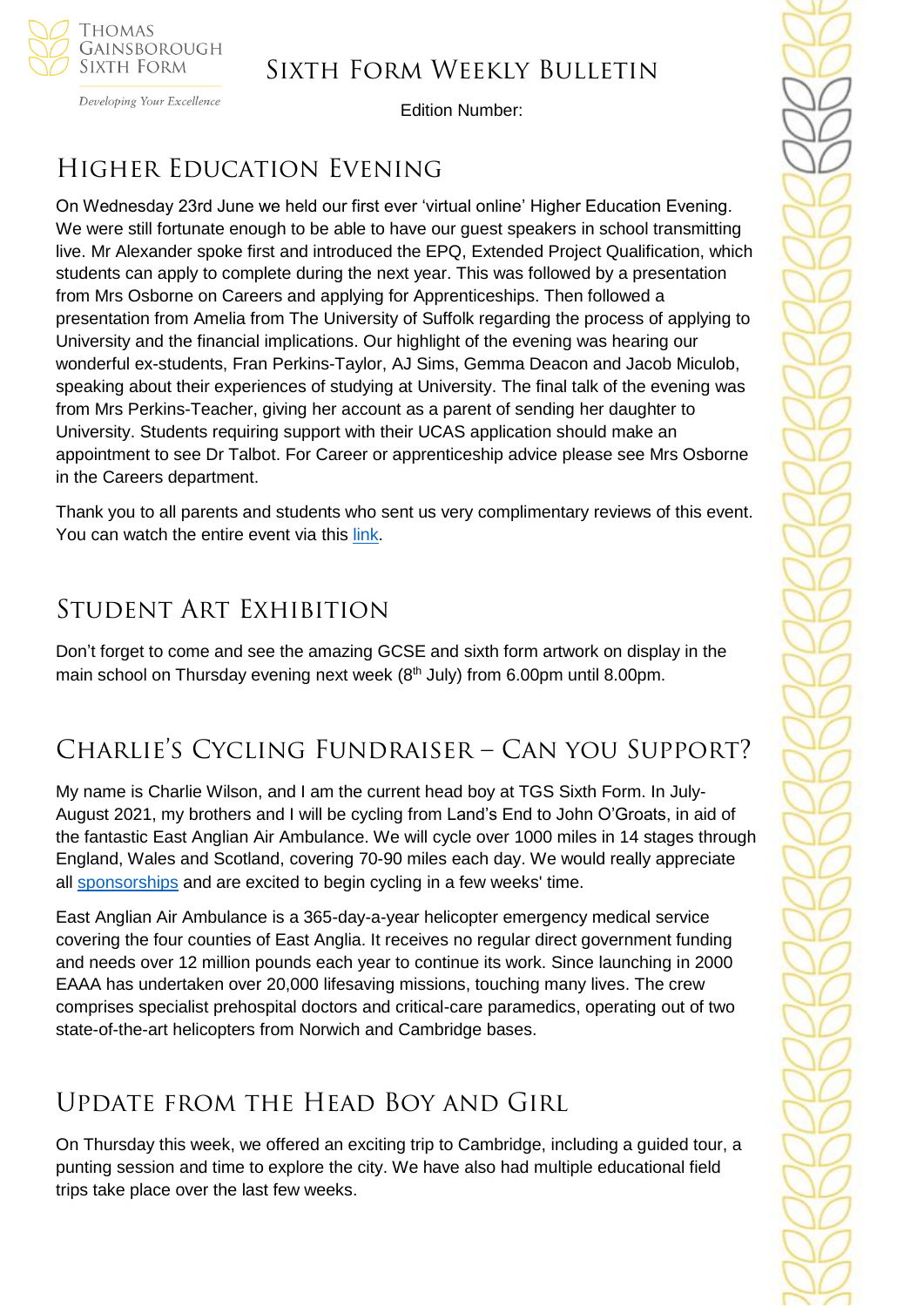

Developing Your Excellence

Edition Number:

Next Monday, is the Taster Day for upcoming Year 12s, so this will be a reading day at home for the majority of students. Please remember to submit work/revision to Mr Alexander.

# Ted tv of the week

The magic ingredient that brings Pixar movies to life by Danielle Feinberg - [watch](https://www.ted.com/talks/danielle_feinberg_the_magic_ingredient_that_brings_pixar_movies_to_life)  [here](https://www.ted.com/talks/danielle_feinberg_the_magic_ingredient_that_brings_pixar_movies_to_life)

# University News

# **Uni Taster Days**

Featured events this week include the [Experience University of Southampton Virtual Event](https://www.unitasterdays.com/events/event/65694/experience-university-of-southampton-virtual-event) for Year 12 students on the **20-22 July 2021** (deadline this Friday 2 July).

[The Goldsmiths Creative Studio](https://www.unitasterdays.com/events/event/65492/creative-studio-2021) is going on this week – and for school and college colleagues, lots of teacher and adviser conferences coming up. These are a just a few examples from 1,000+ events currently listed. [Search events today.](https://www.unitasterdays.com/search.aspx)

University guidance webinars released this week include a guide for students to the [Disabled](https://www.unitasterdays.com/ondemand/webinar/126/disabled-students-allowance-dsa)  [Students' Allowance.](https://www.unitasterdays.com/ondemand/webinar/126/disabled-students-allowance-dsa)

The recording from the UniTasterDays [Study in the Midlands Webinar](https://www.unitasterdays.com/midlandswebinar) has also been added today. Featuring ten experts and nine Midlands universities in one place, to help students with their higher education choices. This includes a guide to all the key aspects of university guidance – such as tips when writing personal statements, picking courses, student finance and more. Browse all webinars using the [On Demand webinar platform.](https://www.unitasterdays.com/ondemand)

New university guidance blog releases include a [guide to the student support services at](https://www.unitasterdays.com/university-tips/tip/372/a-school-and-college-guide-to-how-universities-support-students-in-need-of-additional-support)  [university,](https://www.unitasterdays.com/university-tips/tip/372/a-school-and-college-guide-to-how-universities-support-students-in-need-of-additional-support) the [support available for care experienced students](https://www.unitasterdays.com/university-tips/tip/368/a-school-and-college-guide-to-supporting-care-experienced-and-estranged-students-into-higher-education) considering university and more. Browse these and 100's of others on the [blog platform.](https://www.unitasterdays.com/university-tips-blog/)

# **Taster Lectures**

- **July 5 @ 12:45 - 13:30** Business: How To Be A Good Manager Myth-Busting Using Research - UEA (KS5) Find out [more](https://channeltalent.us10.list-manage.com/track/click?u=145837fa6843e0c349598322a&id=9a5c4fe3da&e=155232616c) »
- **July 5 @ 17:00 - 18:00** HE Guidance: Your Wellbeing at University…Friendships Aberystwyth (KS5) Find out [more](https://channeltalent.us10.list-manage.com/track/click?u=145837fa6843e0c349598322a&id=67240f766e&e=155232616c) »
- **July 6 @ 17:00 - 18:00** Before, During and Beyond … Education Study & Careers Aberystwyth (KS4 & KS5) Find out [more](https://channeltalent.us10.list-manage.com/track/click?u=145837fa6843e0c349598322a&id=8049c552e7&e=155232616c) »
- **July 7 @ 17:00 - 18:00** Before, During and Beyond … History Study & Careers Aberystwyth (KS4 & KS5) Find out [more](https://channeltalent.us10.list-manage.com/track/click?u=145837fa6843e0c349598322a&id=d0f1ccac60&e=155232616c) »
- **July 8 @ 17:00 - 18:00** Before, During and Beyond … Criminology Study & Careers - Aberystwyth (KS4 & KS5) Find out [more](https://channeltalent.us10.list-manage.com/track/click?u=145837fa6843e0c349598322a&id=22d84086e0&e=155232616c) »
- **July 15 @ 14:15 - 15:15** History: Understanding The Atlantic Slave Trade With BGU (KS5) Find out [more](https://channeltalent.us10.list-manage.com/track/click?u=145837fa6843e0c349598322a&id=81b4fa7e38&e=155232616c) »

Careers News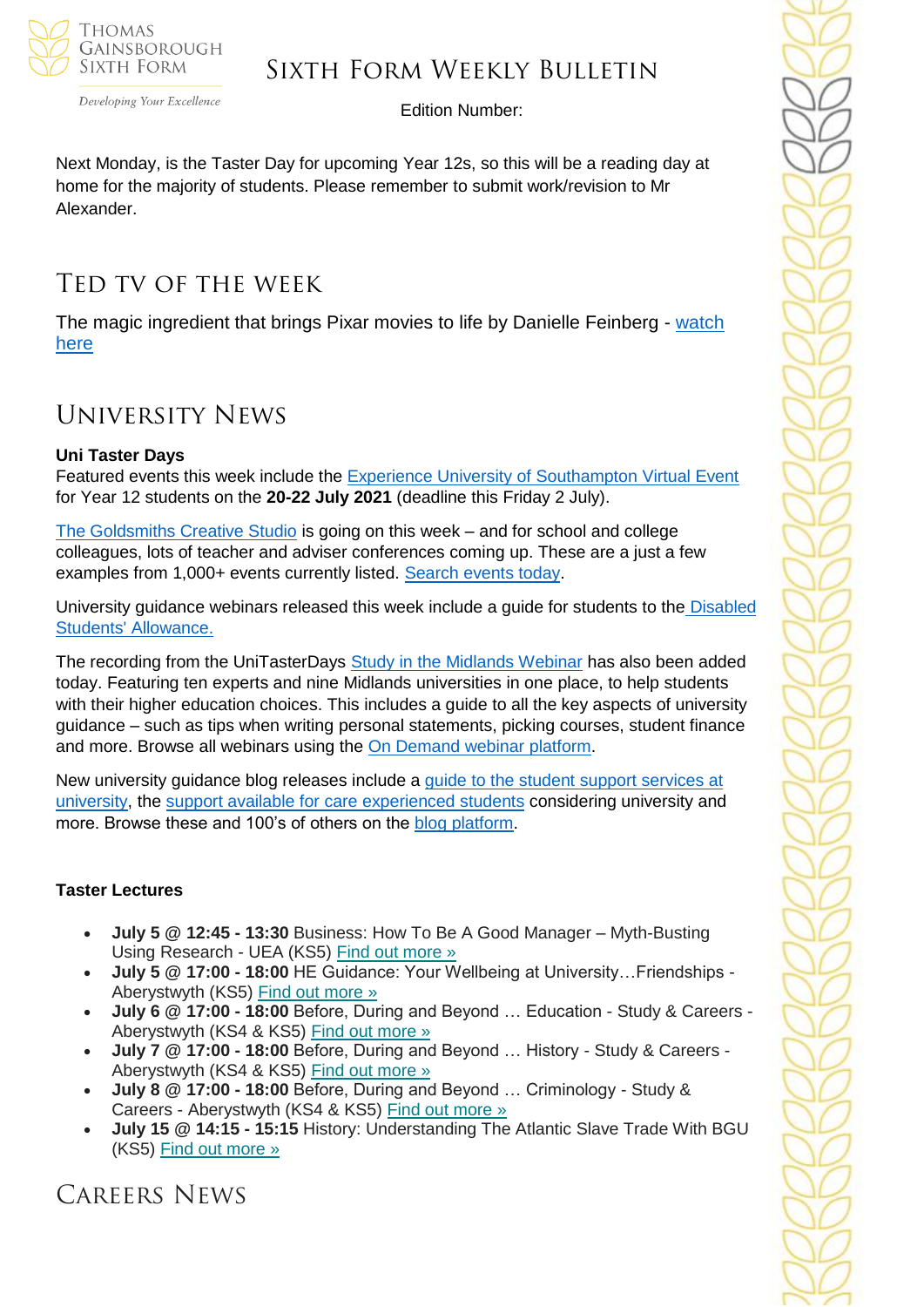

Developing Your Excellence

Edition Number:

#### **Apprenticeships**

**West Suffolk College** - Click [here](https://apprenticeships.wsc.ac.uk/)

**Suffolk New College** - Click [here](https://suffolknew.justapply.co.uk/index.php?mod=publicpost)

**Colchester Institute** - Click [here](https://www.colchester.ac.uk/apprenticeships/vacancies/)

**Suffolk Apprenticeships** - Click [here](https://apprenticeshipssuffolk.org/jobs-page/)

Current vacancies at Ipswich Borough Council (14) Click [here](https://www.ipswich.gov.uk/apprenticeship-vacancies)

We were lucky enough this week to have Alex James an ex student who came in to talk about his IT apprenticeship with Penna in Manchester with Year 12 students interested in applying for an apprenticeship next year. It was great to hear from the horse's mouth what his first year has been like and how he went about applying for the position.

#### **Virtual Work Experience Opportunities:**

#### **EKFB**

Date: **12th July** Application Deadline: 2nd July <http://www.s4snextgen.org/Opportunities/View/id/1923>

**Danny Sullivan Group**  Dates: **12th - 16th July** Application Deadline: 2nd July <http://www.s4snextgen.org/Opportunities/View/id/1889>

**Creative Portal** Dates: **21st July** Application Deadline: 11th July <http://www.s4snextgen.org/Opportunities/View/id/1913>

**Marsh & McLennan** Dates: **2nd August** Application Deadline: 23rd July <http://www.s4snextgen.org/Opportunities/View/id/1963>

#### **BP**

Dates: **9th - 12th August** Application Deadline: 2nd July <http://www.s4snextgen.org/Opportunities/View/id/1918>

**BAM Construction** Dates: **26th - 30th July** Application Deadline: 9th July <http://www.s4snextgen.org/Opportunities/View/id/1967>

**Cadent Gas** Dates: **21st July** Application Deadline: 9th July <http://www.s4snextgen.org/Opportunities/View/id/1677>

You can send more opportunities directly to the students you think would benefit the most through our portal by signing in here.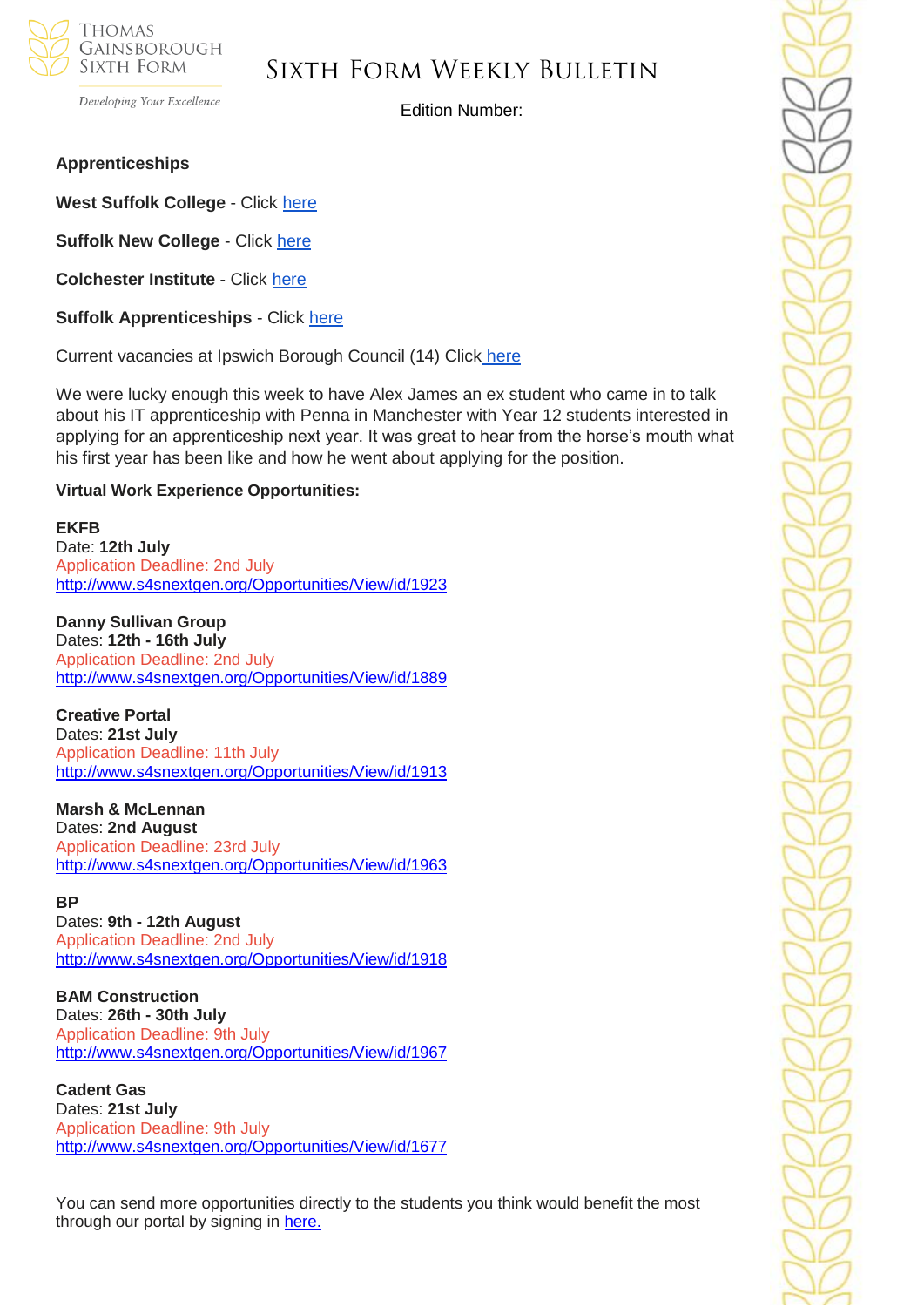

Developing Your Excellence

Edition Number:

# **Learn Live**

COMING SOON VIDEO: <https://vimeo.com/569314521>

## **Safe & Sound - Join us on 7th July @10:00am**

Safety talks from Staffordshire Safer Roads Partnership, Stoke on Trent City Council, Network Rail, Staffordshire Fire and Rescue Service.

#### <https://learnliveuk.com/safesound/>

## **Meet The...Series Balfour Beatty - Join us on 8th July @10:00am**

Welcome to the Balfour Beatty Meet the … series, where each week we will be meeting the incredible team from construction and infrastructure.

<https://learnliveuk.com/partner/balfour-beatty-careers/>

## **Sussex HEE - Psychological Professions - Join us on 8th July @11:00am**

Health Careers LIVE are live streamed events that broadcast to thousands across the UK wanting to find out more about the different job roles within the NHS. This broadcast will focus on Psychological Professions.

<https://learnliveuk.com/health-careers-live-psychological-professions/>

## **Careers LIVE Expo - Join us 8th July from 9:00am**

An opportunity for students/parents to speak directly with hundreds of different companies from a wide range of sectors via the innovative LIVE chat feature.

<https://learnliveuk.com/channel/>

## **Tees Valley LEP - Construction - Join us on 9th July @10:00am**

Have you thought about a career in Construction? Do you know about the wide range of jobs available within the industry? Would you like to know more?

## <https://learnliveuk.com/tees-valley-construction/>

Don't worry if you miss these broadcasts, you can watch the **ON DEMAND** version located at the bottom of the WATCH NOW section on the Learn LIVE website and you will be able to speak with the employers at any time on our Live Chat feature. The company contacts and videos will also be added after the live broadcasts for future reference.

## **TechTheFuture Virtual Work Experience**

We have an amazing technology Virtual Work Experience event happening on **5th, 6th & 7th July** that we wanted to let you know about. We are putting together the biggest Technology event of the year in collaboration with PwC, IBM, HSBC, Capgemini, VMware, CGI, Sky, EY and many others!

We'll be sharing information on how the technology industry is evolving and discussing what life is like working for world-leading international technology firms! For the first time since lockdown we will also be doing a live stream from some of the offices at the employers place of work we have involved!